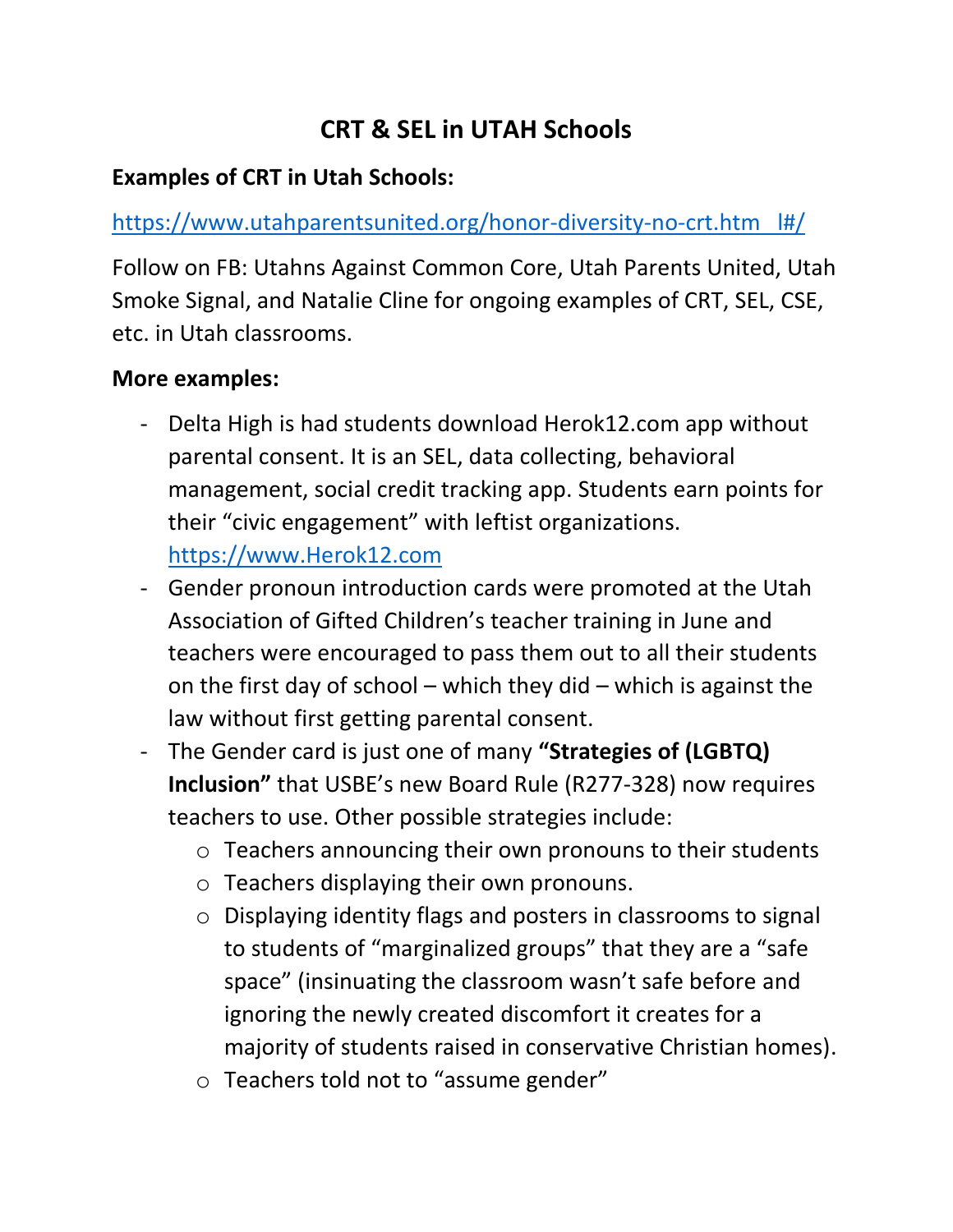- o Teachers told to call student by the "gender neutral pronouns" they/them/their until the student says they'd rather go by a "preferred pronoun".
- o One way teachers can find out without asking is to tell all the boys to line up on one side of the room, all the girls on the other side, and everyone else in the middle  $-$  as happened in a Davis School District classroom.
- o Proposed **USBE State Gender Guidance document** cites parental rights laws and then how to get around those laws. This document is dangerous and is thankfully being reworked. It went as far as to imply that parents who affirm their child transitioning to a different gender are safe parents and non-affirming parents are unsafe and should be reported to DCFS – child protective services.
	- [https://civicclerk.blob.core.windows.net/stream/USBE](https://civicclerk.blob.core.windows.net/stream/USBE/412fc759-0973-4a68-ac3d-64cb3b614e2c.pdf?sv=2015-12-11&sr=b&sig=y5Xxaxyee%2FfZHh%2FNvTTnfgEKeiVYPaqY04DIM7ODWb0%3D&st=2021-08-31T22%3A41%3A37Z&se=2022-08-31T22%3A46%3A37Z&sp=r&rscc=no-cache&rsct=application%2Fpdf) [/412fc759-0973-4a68-ac3d-](https://civicclerk.blob.core.windows.net/stream/USBE/412fc759-0973-4a68-ac3d-64cb3b614e2c.pdf?sv=2015-12-11&sr=b&sig=y5Xxaxyee%2FfZHh%2FNvTTnfgEKeiVYPaqY04DIM7ODWb0%3D&st=2021-08-31T22%3A41%3A37Z&se=2022-08-31T22%3A46%3A37Z&sp=r&rscc=no-cache&rsct=application%2Fpdf)[64cb3b614e2c.pdf?sv=2015-12-](https://civicclerk.blob.core.windows.net/stream/USBE/412fc759-0973-4a68-ac3d-64cb3b614e2c.pdf?sv=2015-12-11&sr=b&sig=y5Xxaxyee%2FfZHh%2FNvTTnfgEKeiVYPaqY04DIM7ODWb0%3D&st=2021-08-31T22%3A41%3A37Z&se=2022-08-31T22%3A46%3A37Z&sp=r&rscc=no-cache&rsct=application%2Fpdf) [11&sr=b&sig=y5Xxaxyee%2FfZHh%2FNvTTnfgEKeiVYPa](https://civicclerk.blob.core.windows.net/stream/USBE/412fc759-0973-4a68-ac3d-64cb3b614e2c.pdf?sv=2015-12-11&sr=b&sig=y5Xxaxyee%2FfZHh%2FNvTTnfgEKeiVYPaqY04DIM7ODWb0%3D&st=2021-08-31T22%3A41%3A37Z&se=2022-08-31T22%3A46%3A37Z&sp=r&rscc=no-cache&rsct=application%2Fpdf) [qY04DIM7ODWb0%3D&st=2021-08-](https://civicclerk.blob.core.windows.net/stream/USBE/412fc759-0973-4a68-ac3d-64cb3b614e2c.pdf?sv=2015-12-11&sr=b&sig=y5Xxaxyee%2FfZHh%2FNvTTnfgEKeiVYPaqY04DIM7ODWb0%3D&st=2021-08-31T22%3A41%3A37Z&se=2022-08-31T22%3A46%3A37Z&sp=r&rscc=no-cache&rsct=application%2Fpdf) [31T22%3A41%3A37Z&se=2022-08-](https://civicclerk.blob.core.windows.net/stream/USBE/412fc759-0973-4a68-ac3d-64cb3b614e2c.pdf?sv=2015-12-11&sr=b&sig=y5Xxaxyee%2FfZHh%2FNvTTnfgEKeiVYPaqY04DIM7ODWb0%3D&st=2021-08-31T22%3A41%3A37Z&se=2022-08-31T22%3A46%3A37Z&sp=r&rscc=no-cache&rsct=application%2Fpdf) [31T22%3A46%3A37Z&sp=r&rscc=no](https://civicclerk.blob.core.windows.net/stream/USBE/412fc759-0973-4a68-ac3d-64cb3b614e2c.pdf?sv=2015-12-11&sr=b&sig=y5Xxaxyee%2FfZHh%2FNvTTnfgEKeiVYPaqY04DIM7ODWb0%3D&st=2021-08-31T22%3A41%3A37Z&se=2022-08-31T22%3A46%3A37Z&sp=r&rscc=no-cache&rsct=application%2Fpdf)[cache&rsct=application%2Fpdf](https://civicclerk.blob.core.windows.net/stream/USBE/412fc759-0973-4a68-ac3d-64cb3b614e2c.pdf?sv=2015-12-11&sr=b&sig=y5Xxaxyee%2FfZHh%2FNvTTnfgEKeiVYPaqY04DIM7ODWb0%3D&st=2021-08-31T22%3A41%3A37Z&se=2022-08-31T22%3A46%3A37Z&sp=r&rscc=no-cache&rsct=application%2Fpdf)

## **OPT-OUT FORM (CRT/SEL/CSE/Gender Ideology):**

[https://docs.google.com/document/d/17U6wa3LJXMXG\\_00GjEuFnvQ8c6Q0VC7G](https://docs.google.com/document/d/17U6wa3LJXMXG_00GjEuFnvQ8c6Q0VC7G/edit?usp=drivesdk&ouid=117374850569212378631&rtpof=true&sd=true) [/edit?usp=drivesdk&ouid=117374850569212378631&rtpof=true&sd=true](https://docs.google.com/document/d/17U6wa3LJXMXG_00GjEuFnvQ8c6Q0VC7G/edit?usp=drivesdk&ouid=117374850569212378631&rtpof=true&sd=true)

#### **WHERE IS SEL COMING FROM???**

**WWW.CASEL.ORG**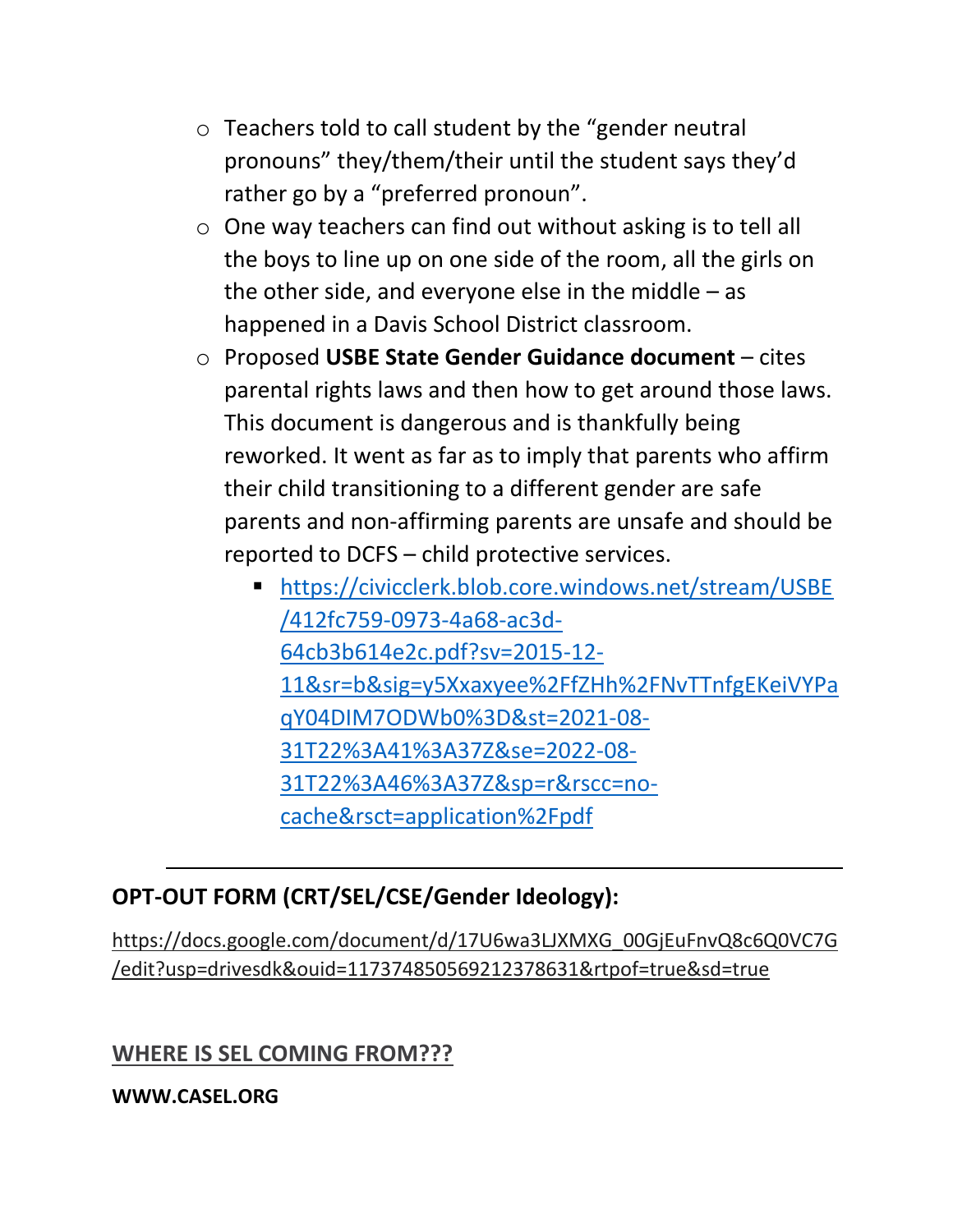Most SEL programs use CASEL's Transformative SEL framework. Check out their webpage and youtube page to learn more about their Racial & Social Justice agenda:

[https://measuringsel.casel.org/wp](https://measuringsel.casel.org/wp-content/uploads/2018/11/Frameworks-Equity.pdf)[content/uploads/2018/11/Frameworks-Equity.pdf](https://measuringsel.casel.org/wp-content/uploads/2018/11/Frameworks-Equity.pdf)

"In the CASEL Guide to Schoolwide SEL, equity is not a separate focus area, but woven throughout the approach to implementation. As you engage in schoolwide SEL, we encourage you to continuously center this work around equity." [https://schoolguide.casel.org/what-is](https://schoolguide.casel.org/what-is-sel/equity-and-sel/)[sel/equity-and-sel/](https://schoolguide.casel.org/what-is-sel/equity-and-sel/)

"We believe that there is no system more important than education to ending racism and dismantling the systems that condone racist acts. We at CASEL hold fast to the belief that our work must actively contribute to antiracism and to all forms of prejudice reduction." CASEL Board of Directors<https://casel.org/research/transformative-sel/>

[https://casel.org/wp-content/uploads/2020/06/Transformative-Social](https://casel.org/wp-content/uploads/2020/06/Transformative-Social-and-Emotional-Learning-SEL-Toward-SEL-in-Service-of-Educational-Equity-and-Excellence.pdf)[and-Emotional-Learning-SEL-Toward-SEL-in-Service-of-Educational-](https://casel.org/wp-content/uploads/2020/06/Transformative-Social-and-Emotional-Learning-SEL-Toward-SEL-in-Service-of-Educational-Equity-and-Excellence.pdf)[Equity-and-Excellence.pdf](https://casel.org/wp-content/uploads/2020/06/Transformative-Social-and-Emotional-Learning-SEL-Toward-SEL-in-Service-of-Educational-Equity-and-Excellence.pdf)

## **Biden's Equity, Diversity, and Inclusivity Executive Order**

[https://www.whitehouse.gov/briefing-room/presidential](https://www.whitehouse.gov/briefing-room/presidential-actions/2021/06/25/executive-order-on-diversity-equity-inclusion-and-accessibility-in-the-federal-workforce/)[actions/2021/06/25/executive-order-on-diversity-equity-inclusion-and](https://www.whitehouse.gov/briefing-room/presidential-actions/2021/06/25/executive-order-on-diversity-equity-inclusion-and-accessibility-in-the-federal-workforce/)[accessibility-in-the-federal-workforce/](https://www.whitehouse.gov/briefing-room/presidential-actions/2021/06/25/executive-order-on-diversity-equity-inclusion-and-accessibility-in-the-federal-workforce/)

## **Biden's Racial Equity Executive Order – requires disaggregating by race**

[https://www.whitehouse.gov/briefing-room/presidential](https://www.whitehouse.gov/briefing-room/presidential-actions/2021/01/20/executive-order-advancing-racial-equity-and-support-for-underserved-communities-through-the-federal-government/)[actions/2021/01/20/executive-order-advancing-racial-equity-and-](https://www.whitehouse.gov/briefing-room/presidential-actions/2021/01/20/executive-order-advancing-racial-equity-and-support-for-underserved-communities-through-the-federal-government/)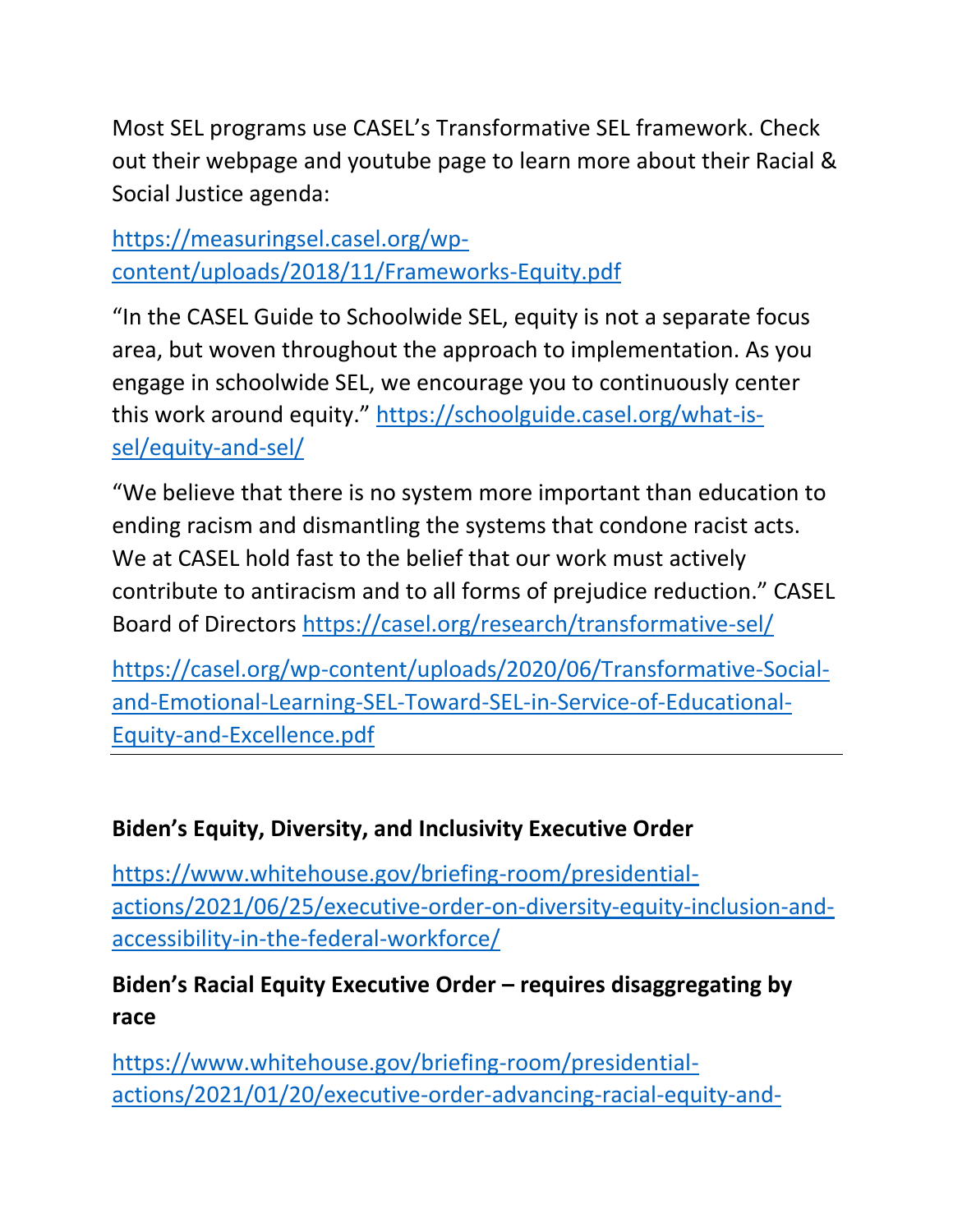[support-for-underserved-communities-through-the-federal](https://www.whitehouse.gov/briefing-room/presidential-actions/2021/01/20/executive-order-advancing-racial-equity-and-support-for-underserved-communities-through-the-federal-government/)[government/](https://www.whitehouse.gov/briefing-room/presidential-actions/2021/01/20/executive-order-advancing-racial-equity-and-support-for-underserved-communities-through-the-federal-government/)

#### **NEA/UEA – Diversity, Equity, Inclusion, Social Justice Trainings**

[https://www.nea.org/professional-excellence/professional](https://www.nea.org/professional-excellence/professional-learning/resources/diversity)[learning/resources/diversity](https://www.nea.org/professional-excellence/professional-learning/resources/diversity)

**NEA Center for Social Justice:** Season of Justice 2021 Summer Training

[https://web.cvent.com/event/90ced93-b1da-4798-97b8](https://web.cvent.com/event/90ced93-b1da-4798-97b8-e4046eaffef3/summary) [e4046eaffef3/summary](https://web.cvent.com/event/90ced93-b1da-4798-97b8-e4046eaffef3/summary)

Ibram Kendi, author of How to Be an Anti-Racist, was a main speaker: [https://web.cvent.com/event/90ced9b3-b1da-4798-97b8](https://web.cvent.com/event/90ced9b3-b1da-4798-97b8-e4046eaffef3/websitePage:e511907d-5eed-4469-8b0c-8517aa7aad2e?locale=en-US&tm=UVLYmXzVPboREJpYa_TbxiLxXXlja_U8Opw3PLV5h1A) [e4046eaffef3/websitePage:e511907d-5eed-4469-8b0c-](https://web.cvent.com/event/90ced9b3-b1da-4798-97b8-e4046eaffef3/websitePage:e511907d-5eed-4469-8b0c-8517aa7aad2e?locale=en-US&tm=UVLYmXzVPboREJpYa_TbxiLxXXlja_U8Opw3PLV5h1A)[8517aa7aad2e?locale=en-](https://web.cvent.com/event/90ced9b3-b1da-4798-97b8-e4046eaffef3/websitePage:e511907d-5eed-4469-8b0c-8517aa7aad2e?locale=en-US&tm=UVLYmXzVPboREJpYa_TbxiLxXXlja_U8Opw3PLV5h1A)[US&tm=UVLYmXzVPboREJpYa\\_TbxiLxXXlja\\_U8Opw3PLV5h1A](https://web.cvent.com/event/90ced9b3-b1da-4798-97b8-e4046eaffef3/websitePage:e511907d-5eed-4469-8b0c-8517aa7aad2e?locale=en-US&tm=UVLYmXzVPboREJpYa_TbxiLxXXlja_U8Opw3PLV5h1A)

**NEA is encouraging and promoting Educator and Student Activism!**  New show from Global Citizen and CBS called The Activist. The debut is featuring last year's Utah Teacher of the Year.

[https://www.facebook.com/126625326251676/posts/1541481801660](https://www.facebook.com/126625326251676/posts/154148180166057/) [57/](https://www.facebook.com/126625326251676/posts/154148180166057/)

[https://www.facebook.com/UtahEduSmokeSignal/photos/1495987039](https://www.facebook.com/UtahEduSmokeSignal/photos/149598703954338) [54338](https://www.facebook.com/UtahEduSmokeSignal/photos/149598703954338)

"I need you – I need every NEA member – to take your rightful place as leaders, as proud professionals, courageous racial and social justice activists, and strong unionists. Together, our engagement and advocacy will transform our vision into reality." - NEA President, Becky Pringle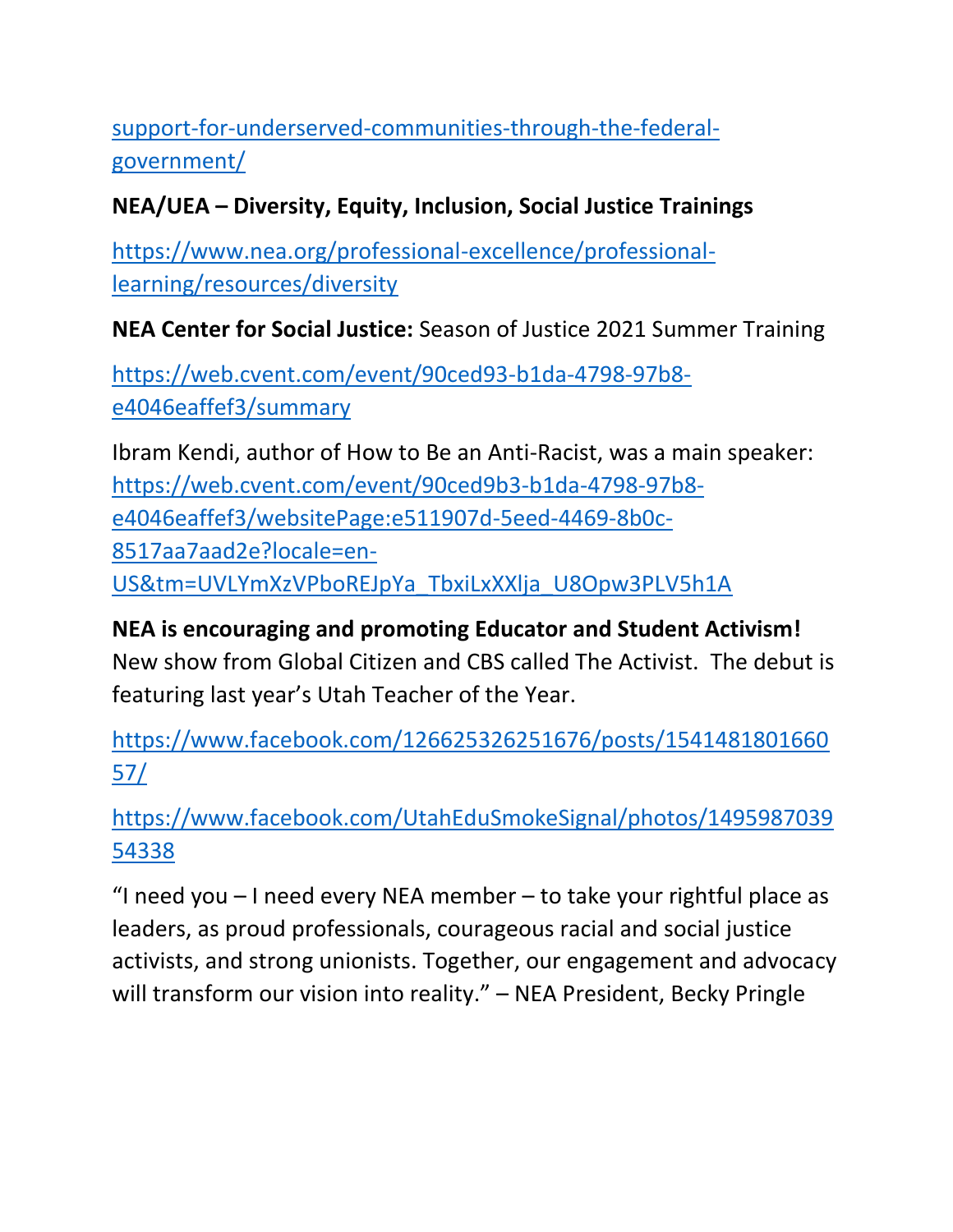"Racial and Social Justice: NEA EdJustice engages and mobilizes educators, allies, and activists in the fight for racial, social and economic justice in public education." – NEA's website

**CCSSO (National Superintendents Club -** UT's State Superintendent is on Board of Directors):

"Leading for Equity" [https://ccsso.org/sites/default/files/2018-](https://ccsso.org/sites/default/files/2018-01/Leading%20for%20Equity_011618.pdf) [01/Leading%20for%20Equity\\_011618.pdf](https://ccsso.org/sites/default/files/2018-01/Leading%20for%20Equity_011618.pdf)

**ETR.org** SEL Training: If taught the traditional way, SEL can be damaging. If NOT taught through an "equity"(racial) lens then it is just white supremacy with a hug." [https://youtu.be/yOQmg0CvO\\_o](https://youtu.be/yOQmg0CvO_o)

## **Teachers Pledge to teach CRT:**

<https://www.zinnedproject.org/news/pledge-to-teach-truth/>

#### **Second Step SEL:**

Disrupting the status Quo: How SEL Can Address Implicit Bias and Build Equity" <https://youtu.be/G2TmxD9LPzU>

Creating Equitable Schools - How Second Step utilizes Transformative SEL and Learning for Justice aligns in their curriculum <https://youtu.be/NCEZuyKtdNE>

<https://www.secondstep.org/anti-racism-and-anti-bias-resources>

[https://cfccdn.blob.core.windows.net/static/pdf/alignment](https://cfccdn.blob.core.windows.net/static/pdf/alignment-charts/second-step-k12-teaching-tolerance-alignment-chart.pdf)[charts/second-step-k12-teaching-tolerance-alignment-chart.pdf](https://cfccdn.blob.core.windows.net/static/pdf/alignment-charts/second-step-k12-teaching-tolerance-alignment-chart.pdf)

**Teaching Tolerance/Learning for Justice (used in Second Step)** <https://www.learningforjustice.org/>

**Educational Equity Rule R277-328 – (Passed) Requires greater transparency from educators, but also requires LGBTQ "Strategies of Inclusion" and does little to stop CRT or SEL**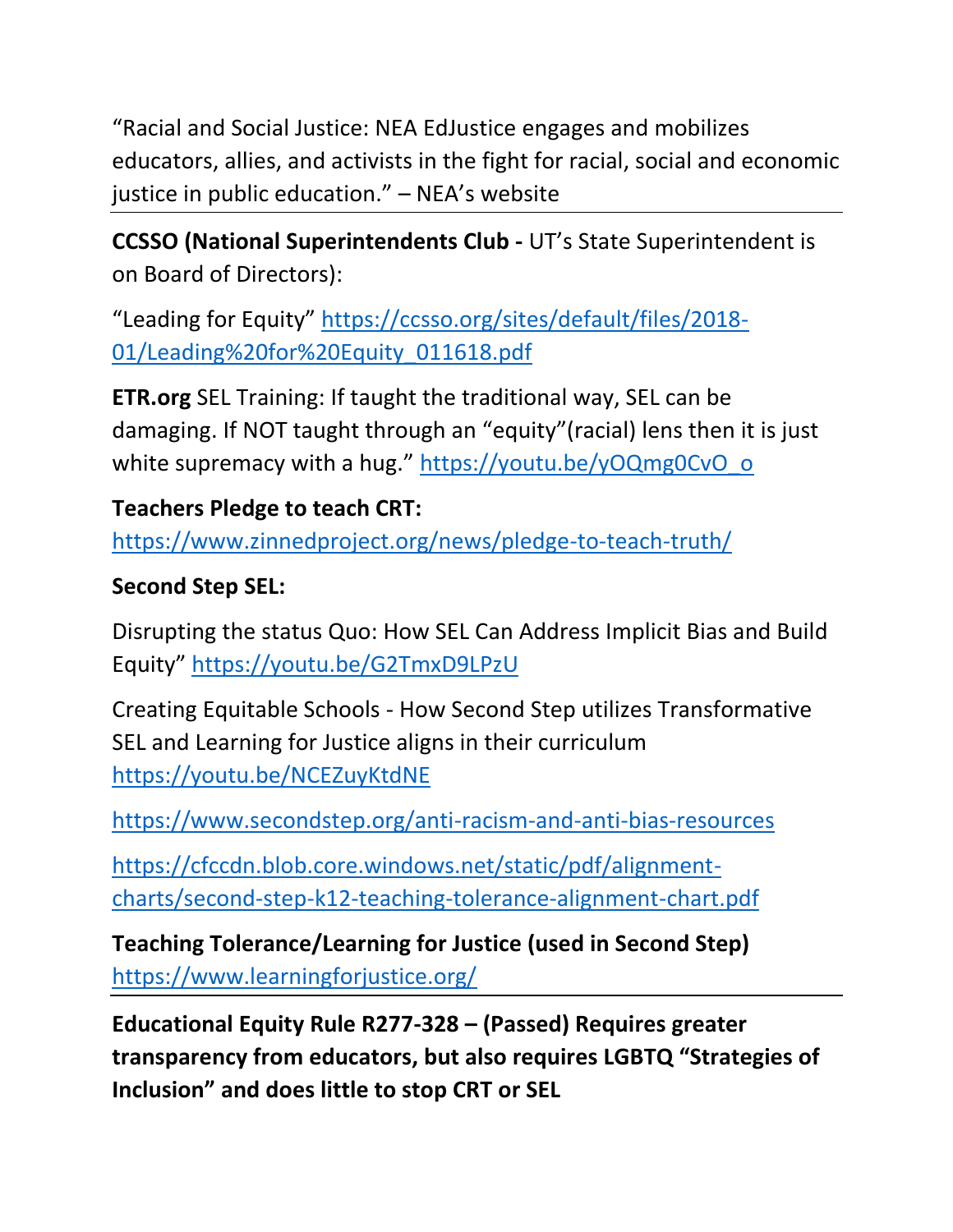[https://civicclerk.blob.core.windows.net/stream/USBE/0f7e556c-924f-](https://civicclerk.blob.core.windows.net/stream/USBE/0f7e556c-924f-431d-93b6-39c66e9a67b7.pdf?sv=2015-12-11&sr=b&sig=qgmwSGruV5ZOAsRbPxQUnXwJw8FT9w3wfxmiqt2Iepw%3D&st=2021-08-05T23%3A56%3A09Z&se=2022-08-06T00%3A01%3A09Z&sp=r&rscc=no-cache&rsct=application%2Fpdf)[431d-93b6-39c66e9a67b7.pdf?sv=2015-12-](https://civicclerk.blob.core.windows.net/stream/USBE/0f7e556c-924f-431d-93b6-39c66e9a67b7.pdf?sv=2015-12-11&sr=b&sig=qgmwSGruV5ZOAsRbPxQUnXwJw8FT9w3wfxmiqt2Iepw%3D&st=2021-08-05T23%3A56%3A09Z&se=2022-08-06T00%3A01%3A09Z&sp=r&rscc=no-cache&rsct=application%2Fpdf) [11&sr=b&sig=qgmwSGruV5ZOAsRbPxQUnXwJw8FT9w3wfxmiqt2Iepw%](https://civicclerk.blob.core.windows.net/stream/USBE/0f7e556c-924f-431d-93b6-39c66e9a67b7.pdf?sv=2015-12-11&sr=b&sig=qgmwSGruV5ZOAsRbPxQUnXwJw8FT9w3wfxmiqt2Iepw%3D&st=2021-08-05T23%3A56%3A09Z&se=2022-08-06T00%3A01%3A09Z&sp=r&rscc=no-cache&rsct=application%2Fpdf)

[3D&st=2021-08-05T23%3A56%3A09Z&se=2022-08-](https://civicclerk.blob.core.windows.net/stream/USBE/0f7e556c-924f-431d-93b6-39c66e9a67b7.pdf?sv=2015-12-11&sr=b&sig=qgmwSGruV5ZOAsRbPxQUnXwJw8FT9w3wfxmiqt2Iepw%3D&st=2021-08-05T23%3A56%3A09Z&se=2022-08-06T00%3A01%3A09Z&sp=r&rscc=no-cache&rsct=application%2Fpdf)

[06T00%3A01%3A09Z&sp=r&rscc=no-cache&rsct=application%2Fpdf](https://civicclerk.blob.core.windows.net/stream/USBE/0f7e556c-924f-431d-93b6-39c66e9a67b7.pdf?sv=2015-12-11&sr=b&sig=qgmwSGruV5ZOAsRbPxQUnXwJw8FT9w3wfxmiqt2Iepw%3D&st=2021-08-05T23%3A56%3A09Z&se=2022-08-06T00%3A01%3A09Z&sp=r&rscc=no-cache&rsct=application%2Fpdf)

**USBE "Midas" Microcredentialing for teachers – was described by staff member as "embedded professional learning". Any Professional Learning regarding "Educational Equity" must be provided to parents upon request. Many trainings on the following list use terms indicative of CRT and SEL. Parents should ask to view these trainings:**

[https://usbe.midaseducation.com/microcredentials?embed&st\[\]=28&s](https://usbe.midaseducation.com/microcredentials?embed&st%5b%5d=28&st%5b%5d=6&st%5b%5d=36&st%5b%5d=17&st%5b%5d=16&st%5b%5d=19&st%5b%5d=31&st%5b%5d=34) [t\[\]=6&st\[\]=36&st\[\]=17&st\[\]=16&st\[\]=19&st\[\]=31&st\[\]=34](https://usbe.midaseducation.com/microcredentials?embed&st%5b%5d=28&st%5b%5d=6&st%5b%5d=36&st%5b%5d=17&st%5b%5d=16&st%5b%5d=19&st%5b%5d=31&st%5b%5d=34)

**CRT & SEL often come as part of a package deal when contracts are entered into.** Examples:

- o ESSR ARP Federal Funds require that a minimum of 20% of funds be spent on SEL
- o Knowledge Works: [https://knowledgeworks.org/team](https://knowledgeworks.org/team-member/charlie-brown/)[member/charlie-brown/](https://knowledgeworks.org/team-member/charlie-brown/)
- o **Panarama SEL** [https://www.panoramaed.com/social](https://www.panoramaed.com/social-emotional-learning-sel)[emotional-learning-sel](https://www.panoramaed.com/social-emotional-learning-sel)

"Access hundreds of activities, strategies and interventions that promote student and adult SEL with Panorama's Playbook. Playbook provides actionable and adaptable lessons created by expert partners, including: Second Step, CharacterStrong, Teaching Tolerance (now called Learning for Justice), Newsela, Open Circle, and Move This World.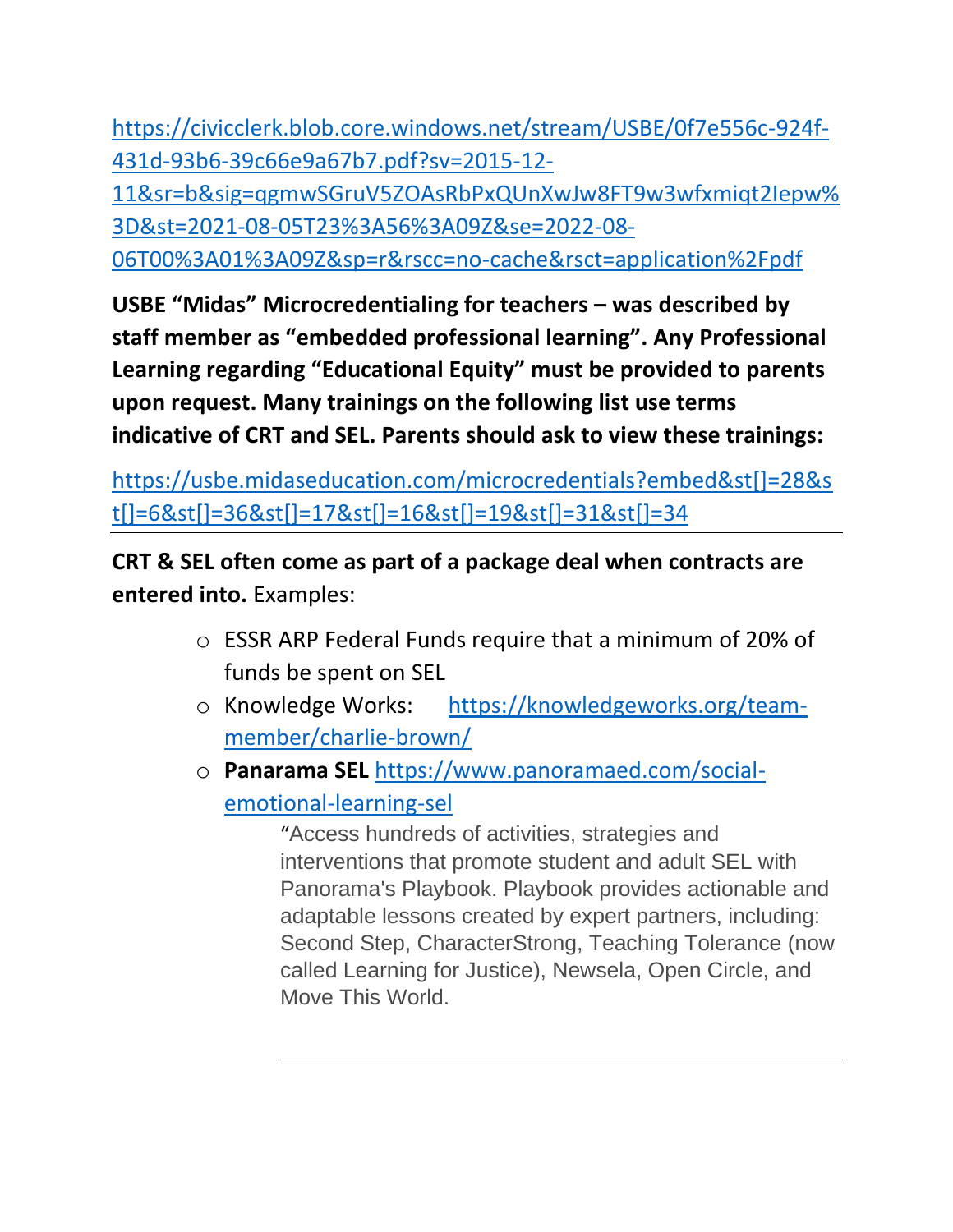## **CRT/SEL come as a requirement with some ACCREDIDATION companies. Canyon's School District Parent speaks during CSD Board Meeting:**

"I represent at least 100 Canyons District parents for Utah Parents United and I've got a message for you tonight. We are aware of a lot of the stuff that is going on and we're not going to take it.

We are aware of your accreditation process in partnership with Cognia, who has a very Marxist agenda to "help institutions address the complex issues of systemic racism and inequities" (https://www.youtube.com/watch?v=3gxUa5ee3c8&t=201s) and that as a part of that process you are doing an equity audit and are "revising your framework to incorporate "equitable" practices and vision." (https://docs.google.com/document/d/1LNkFuxwrNMO4pqQj9KhRy1bTLkd81wIajJt-aie3ros/edit, page 9). In your planning documents, it is keenly pointed out that equity does NOT mean equal. (https://drive.google.com/file/d/1eztU4Jc9v5UGIegAvr9vAkmRZtp\_QO\_A/view , page 3). Well, gee whiz, I thought I lived in America, where people aren't promised equitable outcomes, but equal opportunity under the law. The very foundation of America is "all men are created equal," not "all men should be made equal." Marxism, by contrast, divides society into immovable groups or classes – and demands that the material positions of these classes be leveled by forcible (i.e. by government intervention) redistribution of wealth/resources. This is what you're doing in our school district.

That means my students and your students get less money and resources allocated to them to improve their education because we are forcibly redistributing it to low-performing schools and students, hoping that these kids all end up at the same place. It's not even achievable because some of the problems that exist for these kids aren't the school system's fault, but socioeconomic factors that the school can't solve because they only have these children for 8 hours a day.

The resources section at the back of this planning document says it all. You cite CASEL's new Transformative SEL definition which is Social Emotional Learning done with an Equity (read: CRT) lens, and an article that talks about using the BELE Framework whose title is "BUILDING EQUITABLE LEARNING ENVIRONMENTS IN THIS PERIOD OF CRISIS - COVID-19 AND SYSTEMIC RACISM - TO RESTORE OUR COLLECTIVE FUTURE. (https://drive.google.com/file/d/1eztU4Jc9v5UGIegAvr9vAkmRZtp\_QO\_A/view , page 25). Do you know that any mention of systemic racism promotes the tenets of Critical Race Theory and Collectivism is a political theory associated with Communism? Is that what we're doing here?

We're also aware that you're using a group called Education Elements to quide your strategic planning, where you want to see the District go in the next 5-10 years. In their document titled "Capture the Opportunity: Steps to ReDesign School-Level Systems for Equity"

(https://www.edelements.com/hubfs/Capture%20The%20Opportunity.pdf) they quote Ibram X. Kendi and also define educational equity as "the recognition that the barriers that marginalized students face are due to deliberate actions and biases, and therefore requires us to dedicate a greater amount of resources to remove them." I shudder to think where they want their strategic planning facilitation to guide us.

I also find it alarming that after I raised red flags about Second Step's agenda at the beginning of the summer, your Responsive Services Department failed to look through the new videos they put out to see if there was material trying to indoctrinate our students in gender theory, BLM activism, climate change activism, and racial stereotyping. That's just a few of the things that were in there, and I'm not even done looking through the whole middle school program yet.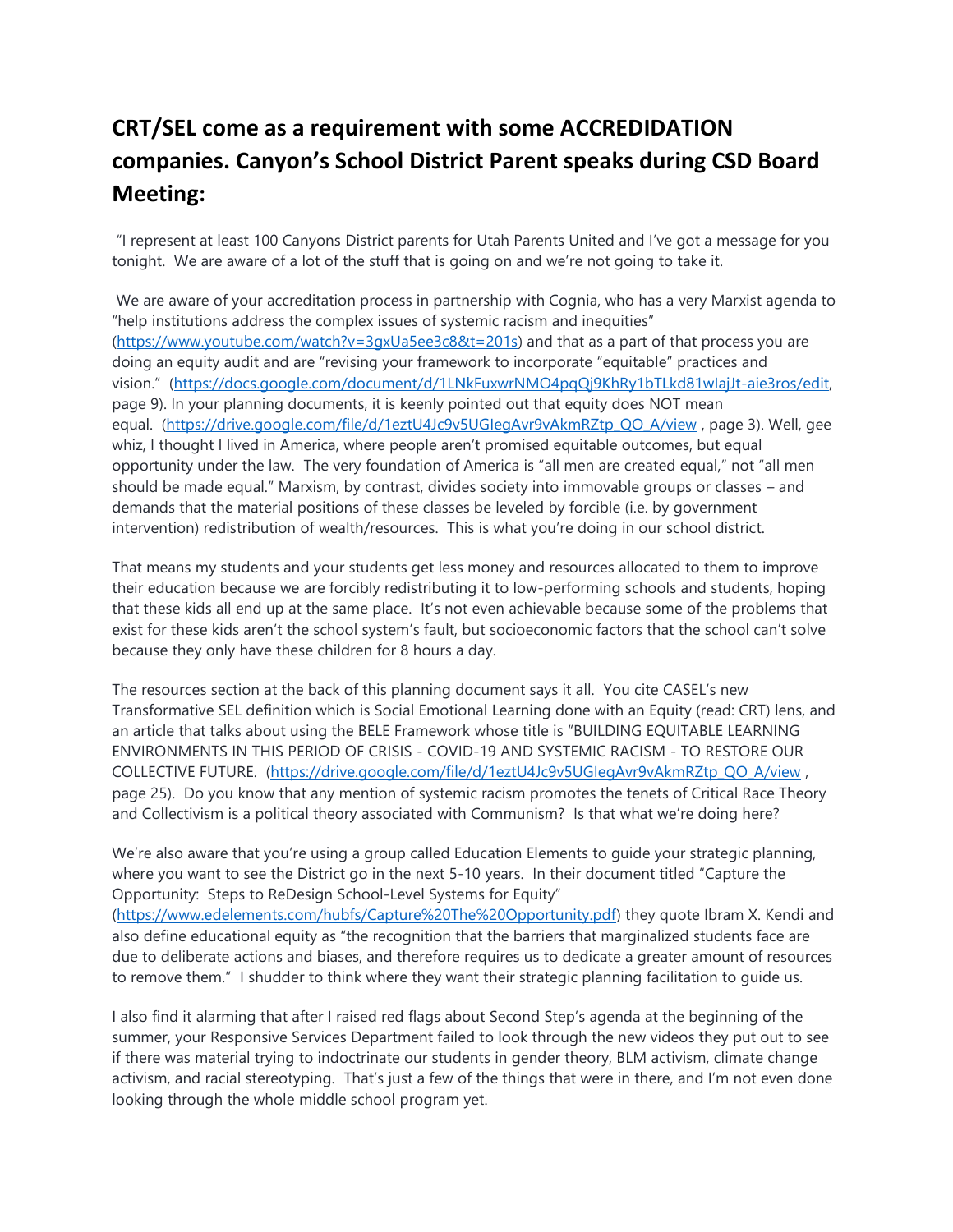I have always wanted to give you the benefit of the doubt but it's getting harder and harder to do so when the district keeps choosing to work with these companies that do not have your constituent's values and interests in mind. Why? We don't want any of these Marxist, woke-ist ideologies in our children's classrooms and we're calling on you to stop it. That's what we elected you for. We parents want to be partners in helping you change the dangerous trajectory you are going down, but if you continue to do so, we will pull our children from the school system and then you will have no funding left to redistribute. That's not a threat; that is a promise."

#### **HELPFUL PARENT RESOURCES:**

## **Natalie's Newsletter: Exposing SEL https://conta.cc/3BSTCRk**

Includes Resignation letter from Draper Park Middle School Music Teacher regarding Second Step SEL program they tried to force him to teach. It also includes viral video of Lehi High Chemistry teacher who was fired.

## **Parent SEL Resources (QR Codes)**

https://docs.google.com/presentation/d/13hPNxI6hOx2IEJtoEKeHV2or GY4i8ICDU-5ixir\_nDo/edit#slide=id.p

## **Utah Parents United Resources and Parental Rights Laws and Responsibilities**

https://www.utahparentsunited.org/parent-resources.html#/

#### **Parent Classes on "Experimental SEL" and Transgenderism in schools**

https://www.utahparentsunited.org/summer-parenting-classesresources.html#/

**Navigating the Transgender Landscape – Family Friendly Parent, Student, & School Guide. Share with your local school board members, teachers, and administrators.**